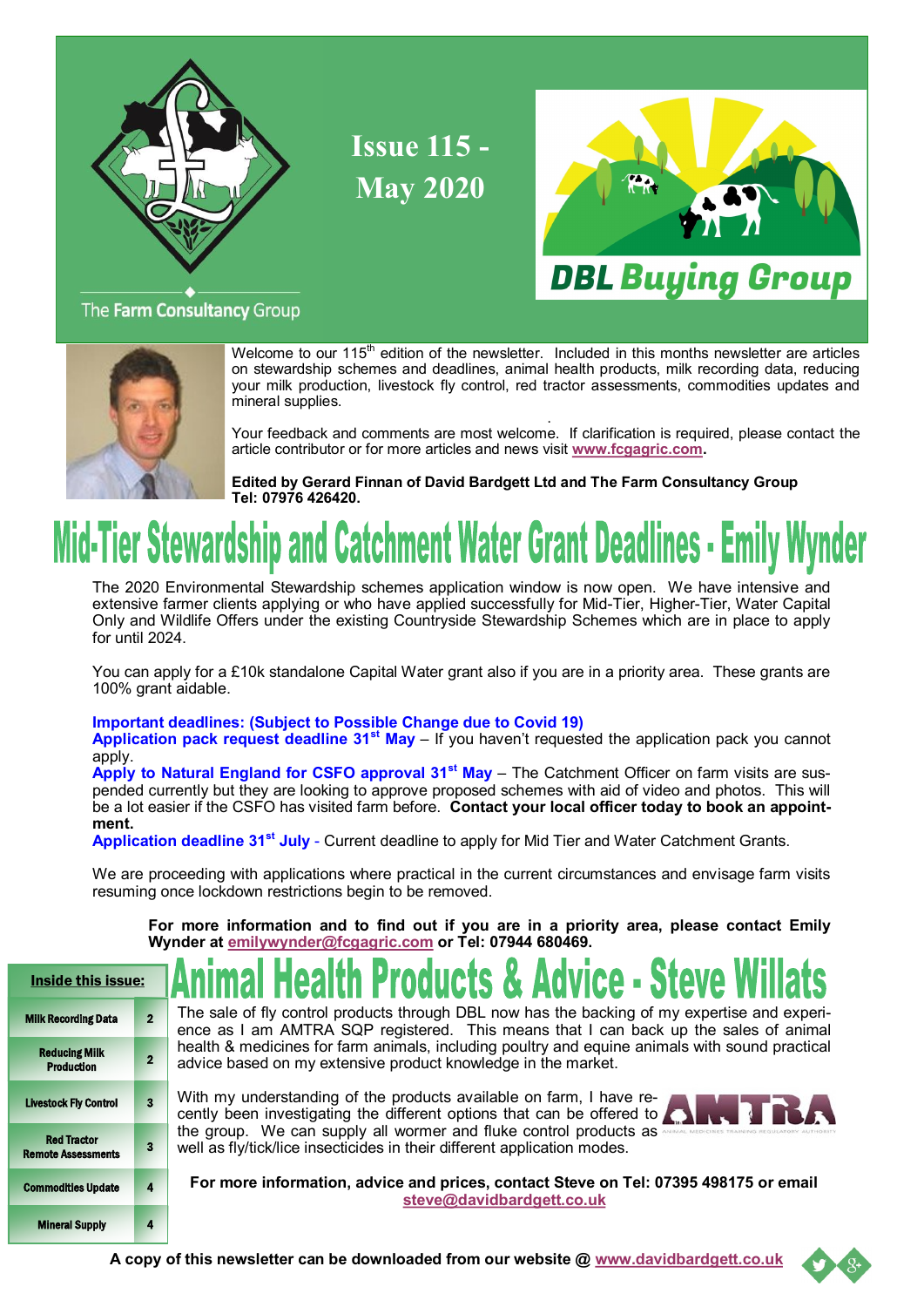**May 2020**





## Are You Making the Most of Your Milk Recording Data? - Andrew Jo

With the current social distancing measures in place, vets are recommending that their members only see animals on an emergency basis. Is now the time to be maximising the use of the data you have available from your milk recording?

Milk recording companies are still offering a full service with DIY recording to allow for social distancing. As well as yields, fats, proteins & SCC your recordings can you do much more. You can pregnancy test via your milk recording, and as vets aren't available for routine testing, is this the perfect time to give this service a go?

| Dien   Israw                                                                                                                           |        | Y.           |                      |                                                           | ×                  | Custom and and Custom |   |         | 츼               |
|----------------------------------------------------------------------------------------------------------------------------------------|--------|--------------|----------------------|-----------------------------------------------------------|--------------------|-----------------------|---|---------|-----------------|
| <b>DE113</b>                                                                                                                           |        |              |                      | Fir By Age 4ptim. Parity 1. Last calved ly/m ago. Pr/Oxy. |                    |                       |   |         |                 |
| identity details. Party 60th and member (Dispis and movements.) Pacents and otherway. Perhamance statistic                             |        |              |                      |                                                           |                    |                       |   |         |                 |
| arty second manning.                                                                                                                   |        |              |                      |                                                           |                    |                       |   |         |                 |
| Caving First person. NS Last sevice  Int. Enjoyah                                                                                      |        |              |                      |                                                           |                    | <b>SCC</b>            |   | Not Not | $-768$          |
|                                                                                                                                        |        |              |                      |                                                           | Lat. 3754          |                       |   |         |                 |
|                                                                                                                                        |        |              |                      |                                                           |                    |                       |   |         |                 |
| CB/17/00 764 1 09/17/00 764 1003 000 000 0000 0000                                                                                     |        |              |                      |                                                           | 13,443             | ш                     | O |         |                 |
|                                                                                                                                        |        | about on the |                      | 22 M/23/01 571                                            |                    |                       |   |         |                 |
| . Event                                                                                                                                | Fank - |              | <b>Oan Categorin</b> | 500                                                       | <b>Coardo Cost</b> |                       |   |         |                 |
| 158%                                                                                                                                   |        |              |                      | <b>DERRY</b>                                              |                    |                       |   |         |                 |
| <b>FER</b>                                                                                                                             |        |              |                      | <b>DERRY</b>                                              |                    |                       |   |         |                 |
|                                                                                                                                        |        |              |                      | LECTURER                                                  |                    |                       |   |         |                 |
|                                                                                                                                        |        |              |                      | ATCM                                                      |                    |                       |   |         | Marr Lane, Mela |
| word details for part-<br>27.793/0177<br>25/06/02 207<br>25/05/02 200 EER<br>15.05/02 343 5ER<br>22/06/02 302 PD<br>04.50-83-599-649/- | For    | -42          |                      | ATOM                                                      |                    |                       |   |         |                 |

With limited access to vets and many feed advisors either not visiting or limiting their visits on farm, now might be a good time to be using the data that is being processed every time you milk record. There are some nutritionists (myself included), that know how to take the raw data (just a big excel file) and manipulate it to be able to show you the health of your herd without actually looking at your cows. It can highlight, for example, how effective any feeding of C16 is in the diet - so showing any potential loss from over feeding, loss of fat from foot pad – so highlighting not just BCS loss but also some forms of lameness, levels of saturated and unsaturated fats. This is important depending on your milk contract and rumen function. It shows how well the rumen is performing and how this can be affecting your milk solids production.

The above in combination with video calls and WhatsApp video clips of livestock feed etc. should ensure your livestock can still be rationed and managed to the optimum.

**Contact Andrew at [andrew@davidbardgett.co.uk](mailto:andrew@davidbardgett.co.uk) or Tel: 07717 442888, on interpreting your milk records data. It is just making better use of a service for which you are already paying.** 

## **roduction Without (**

As dairy producers are asked to reduce milk production due to Covid 19 and the spring flush, culling cows could be seen as taking the easy route shorter term. This will have longer term lower production implications for the herd and cause a bigger drop in cow prices short term. Considering a combination of the following three tactics, dairy farmers could reduce up to 14% of their milk production without culling cows.

**Reduce milking frequency.** Consider dropping a group of lower yielding cows on to once per day milking using the following criteria:

- Analyse your average seven-day herd production, then decide a cut off yield.
- Days in Milk cows over 200 days for example
- Days Pregnant 120 days for example

You may be surprised that 25% of you herd could fit into this bracket which potentially could drop their production by 20%.



**Dry cows off earlier.** One option to reduce your farm's total milk production is to dry off cows three to four months from calving. How much milk production is reduced will depend on the number of cows dried off and their current level of production. However, doing this has its own risks. Calving in cows that added body condition during a prolonged dry period is a higher possibility. It is important to feed these dry cows a low energy diet to avoid weight gain and maintain a body condition score of 3.

**Feed milk to calves longer**. Switching to whole milk from a milk replacer will absorb some production, but have you also considered feeding calves for 8 to 12 weeks? This will not have a detrimental effect on calves long term. Feeding fresh calved cow's milk to calves up to 5 days post calving can have several benefits too. That early milk still contains antibodies but also higher levels of nutrition, enhancing calf health. Beware of Johnes risk of transmission to calves feeding whole milk, depending on your herd status.

### **For more information on controlling milk production, contact Mark on Tel: 07984 785190 or email [markyearsley@fcgagric.com](mailto:markyearsley@fcgagric.com)**

Page 2

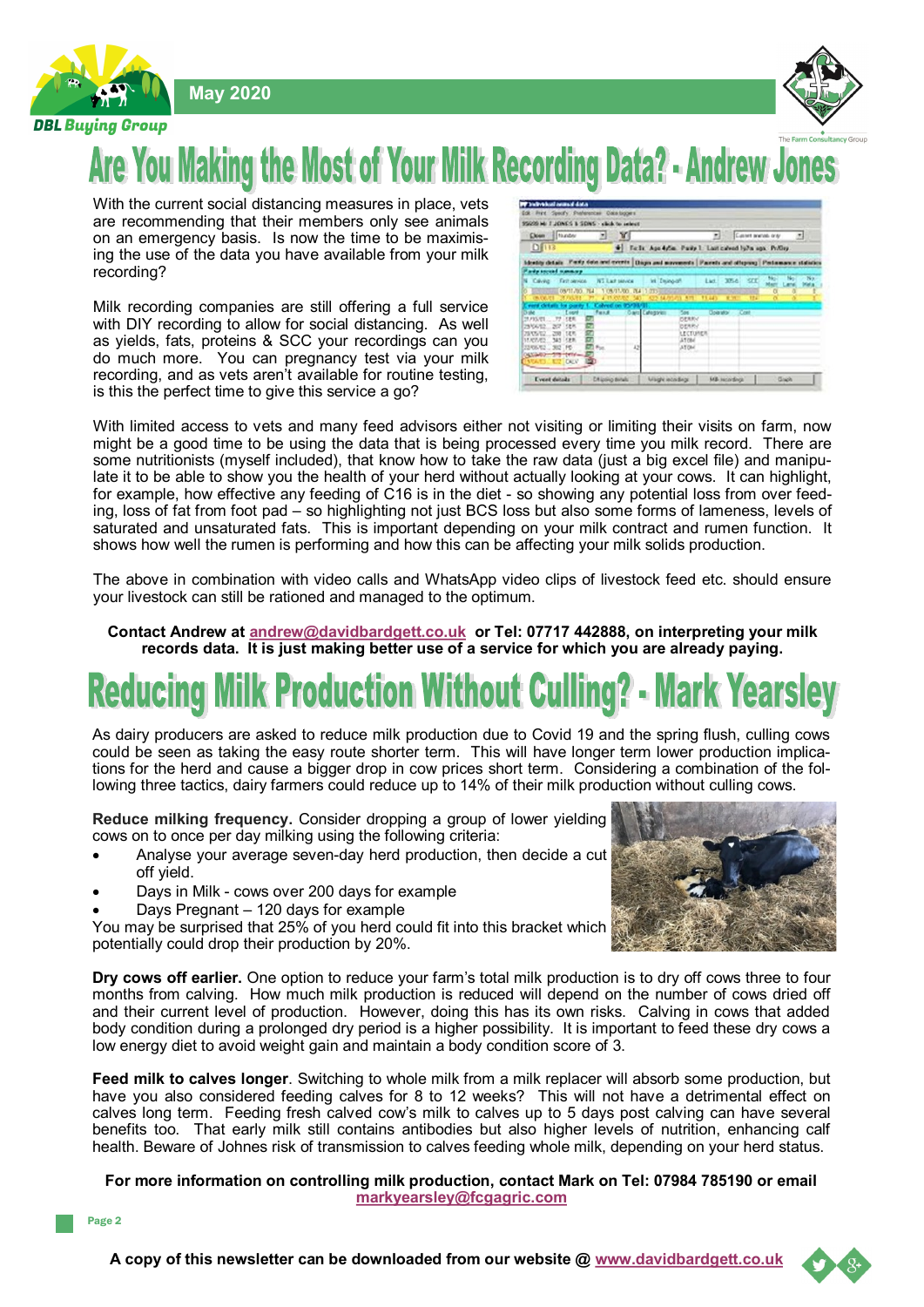**May 2020**

**DBL Buying Group** 



### tock Fly Control - Steve **Test**

The main types of fly causing economic loss in UK herds are stable, horn, house, face and head flies. While the threats from each variety are different – ranging from the spread of diseases such as summer mastitis and New Forest Eye (infectious bovine keratoconjunctivitis) to constant irritation leading to feed inefficiency and weight loss - the control methods are the same. However, basic control measures will have particular strengths in specific situations. For instance, biological controls are more suited to intensive housed systems than to cattle at pasture.

**Chemical pour-ons** - Several products applied to the backs of animals are available, based on synthetic pyrethroids such as permethrin and deltamethrin. In an average summer, three or four treatments are usually required.

Ear tags containing cypermethrin are also available. They are very effective as most will kill flies on contact. Most products have zero milk withdrawal requirements and can be used during pregnancy and lactation. They are effective against all the major fly pests but provide little protection to the udder area.

**Cow brushes with insecticide applicator** - Insecticide applicators are incorporated into cow brush frames. As the animal passes under the horizontal brush, insecticide is applied through nozzles on to its back. Application rates and timings are highly variable, which means flies often receive sub-lethal doses of insecticide which can lead to resistance.

**Fly hot spots** - The first line of defence in all situations is to prevent fly eggs maturing. Therefore, prioritising sanitation is key to this. Fly eggs and larvae thrive in warm, moist organic matter such as undisturbed muck heaps, so aim to reduce these fly development sites including:

- Where the muck scraper can't reach in buildings.
- Calf hutches.
- A build-up of muck under troughs and in the corners of buildings.
- Manure storage areas keep it very dry and compacted or as a slurry to minimise.
- Hay and straw stacked outside.
- At pasture, a build-up of muck at boundaries and under trees can harbour flies. Don't overstock these areas or graze for too long to reduce the risk.



**For more information, advice and prices on fly control products this summer, contact Steve on Tel: 07395 498175 or email [steve@davidbardgett.co.uk](mailto:steve@davidbardgett.co.uk)**

Red Tractor announced on the 15<sup>th</sup> April that they were to start using a remote assessment method to replace the usual farm audits during the COVID-19 pandemic. Remote assessment allows Red Tractor to ensure that standards are being met without having to send assessors out on farm. The remote assessments are done with the use of an online portal where you can upload documents and photos, also through live streaming videos and online telephone interviews.

If you are overdue an audit or are expecting one soon, it is important that you register to use the online portal; we are able to help you with the registration as well as provide you support with uploading the relevant documents, photos and information that is required. Following the lifting of COVID-19 restrictions, Red Tractor are planning to continue using the portal for uploading documents and evidence, thus reducing the assessors time on farm.



**I was previously a Red Tractor Inspector and can answer your queries or provide help and guidance with preparing for your assessment, including providing all the forms for the remote assessment.** 

**Contact Emily at [emilywynder@fcgagric.com](mailto:emilywynder@fcgagric.com%20Or) or Tel: 07944 680469 for assistance.**